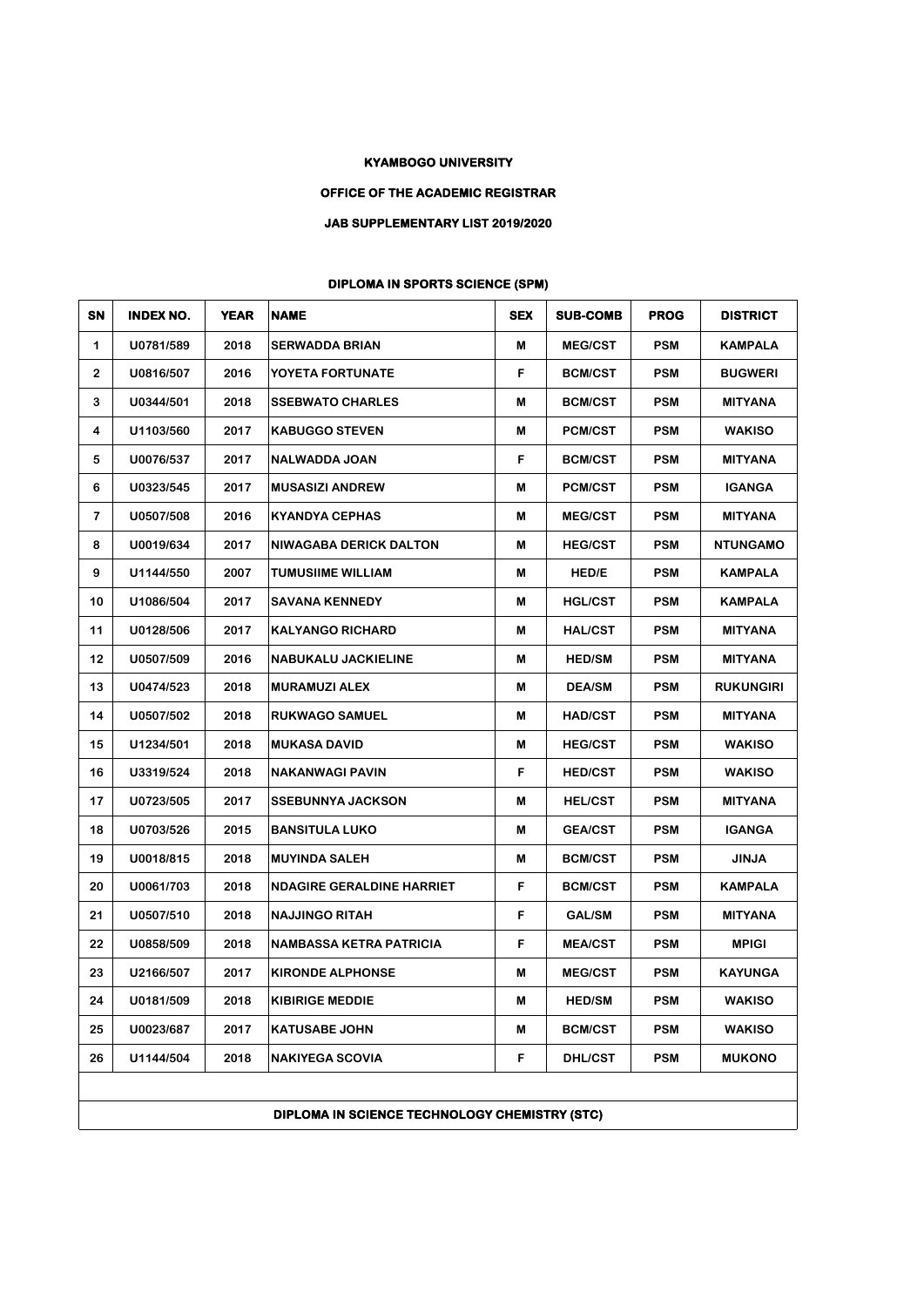| SN             | <b>INDEX NO.</b>                            | <b>YEAR</b> | <b>NAME</b>                   | <b>SEX</b> | <b>SUB-COMB</b>           | <b>PROG</b> | <b>DISTRICT</b>    |  |
|----------------|---------------------------------------------|-------------|-------------------------------|------------|---------------------------|-------------|--------------------|--|
| 1              | U0955/540                                   | 2018        | <b>MUBIRU MARTIN</b>          | M          | <b>BCM/SM</b>             | <b>STC</b>  | <b>WAKISO</b>      |  |
| $\overline{2}$ | U1998/552                                   | 2018        | <b>ATURINDA JACKLINE</b>      | F          | <b>BCA/SM</b>             | <b>STC</b>  | <b>RUBANDA</b>     |  |
| 3              | U1415/542                                   | 2017        | <b>NALUKONGE RUTH</b>         | F          | <b>BCM/CST</b>            | <b>PSM</b>  | <b>NAKASEKE</b>    |  |
| 4              | U0055/694                                   | 2018        | <b>NAJJUMA ALICE FLORENCE</b> | F          | <b>BCM/CST</b>            | <b>STC</b>  | <b>MUKONO</b>      |  |
| 5              | U0492/548                                   | 2018        | <b>NAMUGGA DEBORAH</b>        | F          | <b>BCM/CST</b>            | <b>STC</b>  | <b>NAKASONGOLA</b> |  |
| 6              | U3072/521                                   | 2018        | <b>KATENDE HARDSON</b>        | M          | <b>BCM/CST</b>            | <b>STC</b>  | <b>WAKISO</b>      |  |
| $\overline{7}$ | U0958/506                                   | 2018        | <b>LUKWAGO ABAS</b>           | M          | <b>PCM/CST</b>            | <b>STC</b>  | <b>MUKONO</b>      |  |
| 8              | U2173/521                                   | 2018        | <b>DHIKUSOOKA EMMANUEL</b>    | M          | <b>BCA/SM</b>             | <b>STC</b>  | <b>IGANGA</b>      |  |
| 9              | U0124/557                                   | 2018        | <b>GIRIMAN PIUS</b>           | M          | <b>BCM/CST</b>            | <b>STC</b>  | <b>BUTEBO</b>      |  |
| 10             | U2173/513                                   | 2018        | <b>MUSIMAMI STEVEN</b>        | M          | <b>PCM/CST</b>            | <b>STC</b>  | <b>IGANGA</b>      |  |
| 11             | 6/U/14798/CST/F                             | 2018        | <b>NDAGIRE AGNES</b>          | F          | <b>CERT. LAB</b><br>TECH. | <b>STC</b>  | <b>KAMPALA</b>     |  |
| 12             | U1249/502                                   | 2018        | <b>NDAGIRE SHARIFAH</b>       | F          | <b>BCM/CST</b>            | <b>STC</b>  | <b>KAMPALA</b>     |  |
| 13             | U0746/628                                   | 2018        | <b>OTAFIRE MUSA</b>           | M          | <b>BCM/CST</b>            | <b>STC</b>  | <b>KAMPALA</b>     |  |
| 14             | U1327/563                                   | 2018        | <b>MUGISHA NABOTH</b>         | M          | <b>BCM/CST</b>            | <b>STC</b>  | <b>SHEEMA</b>      |  |
| 15             | U0737/622                                   | 2018        | <b>KATEREGGA SOWEDI</b>       | M          | <b>BCM/CST</b>            | <b>STC</b>  | <b>KAMPALA</b>     |  |
| 16             | U0055/644                                   | 2018        | <b>NDAGGA JOEL MARTIN</b>     | M          | <b>BCM/CST</b>            | <b>STC</b>  | <b>MUKONO</b>      |  |
|                |                                             |             |                               |            |                           |             |                    |  |
|                | DIPLOMA IN SCIENCE TECHNOLOGY PHYSICS (STP) |             |                               |            |                           |             |                    |  |

|                | <u>DII COMA IN OOICNOE TEOHNOEOGT FITHOIOO (OTF)</u> |             |                                               |            |                 |             |                    |  |  |
|----------------|------------------------------------------------------|-------------|-----------------------------------------------|------------|-----------------|-------------|--------------------|--|--|
| <b>SN</b>      | <b>INDEX NO.</b>                                     | <b>YEAR</b> | <b>NAME</b>                                   | <b>SEX</b> | <b>SUB-COMB</b> | <b>PROG</b> | <b>DISTRICT</b>    |  |  |
| 1              | U0645/507                                            | 2015        | <b>BENGO KELVIN</b>                           | M          | <b>PCM/CST</b>  | <b>STP</b>  | <b>MUKONO</b>      |  |  |
| $\overline{2}$ | U0387/660                                            | 2018        | <b>GASASIRA JOHN</b>                          | M          | <b>PCM/CST</b>  | <b>STP</b>  | <b>KIRYANDONGO</b> |  |  |
| 3              | U2474/559                                            | 2018        | <b>KITVUJJA MARTIN</b>                        | M          | <b>PCM/CST</b>  | <b>STP</b>  | <b>KAMPALA</b>     |  |  |
| 4              | U1828/593                                            | 2017        | <b>YIGA RHODIN</b>                            | М          | PCB/SM          | <b>STP</b>  | <b>KAMPALA</b>     |  |  |
| 5              | U2061/644                                            | 2018        | <b>NASAMBA RITAH</b>                          | F          | <b>PCM/CST</b>  | <b>STP</b>  | <b>MASAKA</b>      |  |  |
| 6              | U2319/578                                            | 2018        | <b>BBAALE EDGER</b>                           | M          | <b>PCM/CST</b>  | <b>STP</b>  | <b>KAMPALA</b>     |  |  |
| $\overline{7}$ | U0041/595                                            | 2018        | <b>WALAKIRA DICKSON</b>                       | M          | <b>PEM/CST</b>  | <b>STP</b>  | <b>WAKISO</b>      |  |  |
|                |                                                      |             | DIPLOMA IN EDUCATION TECHNICAL SUBJECTS (DET) |            |                 |             |                    |  |  |
| SN             | <b>INDEX NO.</b>                                     | <b>YEAR</b> | <b>NAME</b>                                   | <b>SEX</b> | <b>SUB-COMB</b> | <b>PROG</b> | <b>DISTRICT</b>    |  |  |
| 1              | U3458/517                                            | 2018        | <b>KIIZA SAMUEL</b>                           | м          | <b>PCM/CST</b>  | <b>DET</b>  | <b>KABAROLE</b>    |  |  |
| $\overline{2}$ | U1249/532                                            | 2018        | <b>LULE TWAHA</b>                             | M          | <b>PEM/CST</b>  | <b>DET</b>  | <b>WAKISO</b>      |  |  |
| 3              | U0513/526                                            | 2018        | <b>ODEKE MATHEW ABRAHAM</b>                   | M          | <b>PEM/CST</b>  | <b>DET</b>  | <b>NGORA</b>       |  |  |
| 4              | U0055/617                                            | 2018        | <b>KAFUKO CHRISPUS</b>                        | M          | <b>MET/CST</b>  | <b>DET</b>  | <b>KALIRO</b>      |  |  |
| 5              | BT031/2016/A09                                       | 2016        | <b>TUMUSHABE CRIS</b>                         | M          | <b>BCP</b>      | <b>DET</b>  | <b>SHEEMA</b>      |  |  |
| 6              | 8T/033/2016/TC0                                      | 2017        | <b>MUHEIRWE PETER</b>                         | M          | <b>BCP</b>      | <b>DET</b>  | <b>MBARARA</b>     |  |  |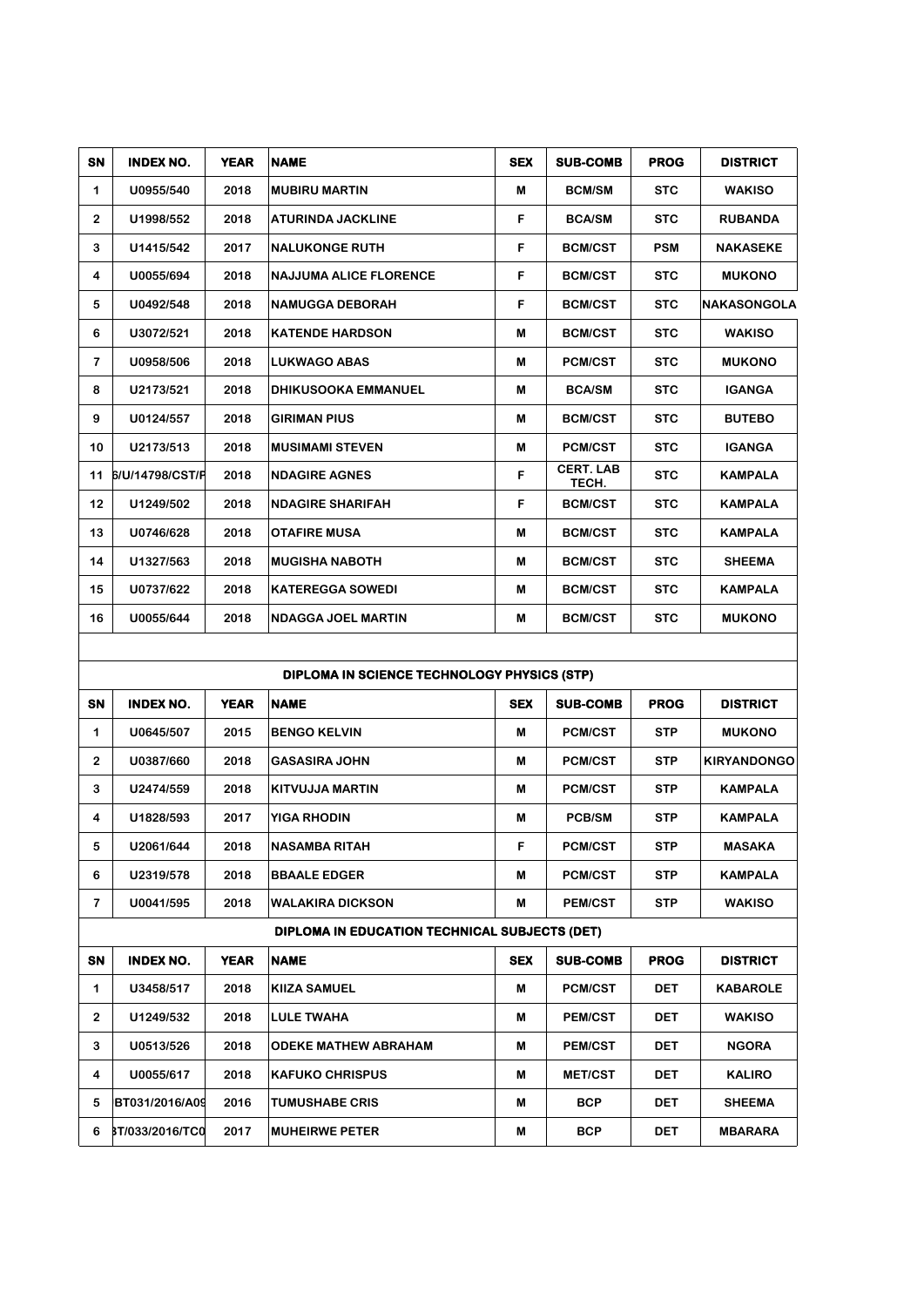| $\overline{7}$ | U1087/501                                   | 2018        | <b>KIBENGE ALEX</b>                              | M          | <b>PEM/CST</b>  | DET         | KAMULI          |  |  |  |
|----------------|---------------------------------------------|-------------|--------------------------------------------------|------------|-----------------|-------------|-----------------|--|--|--|
| 8              | U0048/708                                   | 2018        | <b>MUGISHA VICENT</b>                            | M          | <b>PMA/CST</b>  | DET         | <b>LWENGO</b>   |  |  |  |
| 9              | U2061/537                                   | 2018        | <b>KIGONGO JOHN YIGA</b>                         | M          | <b>MET/CST</b>  | DET         | <b>MASAKA</b>   |  |  |  |
| 10             | U2061/522                                   | 2018        | <b>KIZZA PATRICK</b>                             | M          | <b>MAT/CST</b>  | DET         | <b>MASAKA</b>   |  |  |  |
| 11             | U1607/542                                   | 2018        | <b>NALWEYISO DIANA</b>                           | F          | <b>PEM/CST</b>  | DET         | <b>WAKISO</b>   |  |  |  |
|                | 12 BT/197/2017/TC0                          | 2018        | <b>SEKITOOLEKO ISMAEL</b>                        | M          | <b>NCP</b>      | DET         | <b>WAKISO</b>   |  |  |  |
|                | DIPLOMA IN FOOD PROCESSING TECHNOLOGY (FPD) |             |                                                  |            |                 |             |                 |  |  |  |
| SN             | <b>INDEX NO.</b>                            | <b>YEAR</b> | <b>NAME</b>                                      | <b>SEX</b> | <b>SUB-COMB</b> | <b>PROG</b> | <b>DISTRICT</b> |  |  |  |
| 1              | U3297/605                                   | 2018        | <b>NABIJJANO LEILIAH HOPE</b>                    | F          | <b>BCF/SM</b>   | <b>FPD</b>  | MASAKA          |  |  |  |
| 2              | U0009/662                                   | 2018        | <b>NAMAKULA MACKLINE</b>                         | F          | <b>BCF/SM</b>   | <b>FPD</b>  | <b>ISINGIRO</b> |  |  |  |
| 3              | U0630/572                                   | 2018        | <b>NAKATO RAHMAH</b>                             | F          | <b>BCF/SM</b>   | <b>FPD</b>  | <b>KAMPALA</b>  |  |  |  |
| 4              | U1109/561                                   | 2018        | <b>NAKAGULIRE SYLVIA KIBUUKA</b>                 | F          | <b>BCF/SM</b>   | <b>FPD</b>  | <b>WAKISO</b>   |  |  |  |
| 5              | U1266/503                                   | 2012        | <b>SSEKIRANDA MATHIAS</b>                        | M          | PCB/M           | <b>FPD</b>  | <b>KAMPALA</b>  |  |  |  |
| 6              | U2398/514                                   | 2016        | <b>NAKITENDE VIVIAN</b>                          | F          | <b>BCA/CST</b>  | <b>FPD</b>  | <b>KAMPALA</b>  |  |  |  |
| 7              | U1216/568                                   | 2017        | <b>BUKENYA ABBEY</b>                             | M          | <b>BCM/CST</b>  | <b>FPD</b>  | <b>JINJA</b>    |  |  |  |
| 8              | U1141/552                                   | 2017        | <b>NAIRUBA RACHEAL REGINA</b>                    | F          | <b>BCA/SM</b>   | <b>FPD</b>  | <b>IGANGA</b>   |  |  |  |
| 9              | U0031/527                                   | 2018        | <b>MURUNGI GILBERT</b>                           | M          | <b>BCM/CST</b>  | <b>FPD</b>  | <b>KABAROLE</b> |  |  |  |
| 10             | U3417/509                                   | 2018        | <b>SENKUSU MATHIAS</b>                           | M          | <b>BCM/CST</b>  |             | <b>WAKISO</b>   |  |  |  |
|                |                                             |             | <b>DIPLOMA IN EDUCATION FRENCH (DEF)</b>         |            |                 |             |                 |  |  |  |
| SN             | <b>INDEX NO.</b>                            | <b>YEAR</b> | <b>NAME</b>                                      | <b>SEX</b> | <b>SUB-COMB</b> | <b>PROG</b> | <b>DISTRICT</b> |  |  |  |
| $\mathbf 1$    | U2929/515                                   | 2018        | KUTEESA GEOFFREY MUKAMA                          | М          | <b>HEF/SM</b>   | <b>DEF</b>  | <b>LUWERO</b>   |  |  |  |
| 2              | U1326/527                                   | 2018        | <b>NAKITENDE CELIA CEPHAS</b>                    | F          | <b>HEF/SM</b>   | <b>DEF</b>  | <b>WAKISO</b>   |  |  |  |
| 3              | U1107/536                                   | 2018        | NANZIRI PAMELLA NASSIWA                          | F          | <b>HEF/CST</b>  | <b>DEF</b>  | <b>KAMPALA</b>  |  |  |  |
|                |                                             |             |                                                  |            |                 |             |                 |  |  |  |
|                |                                             |             | DIPLOMA IN SCIENCE TECHNOLOGY BIOLOGY (STB)      |            |                 |             |                 |  |  |  |
| 1              | U2093/530                                   | 2017        | <b>LUKABWE KUSSAIN</b>                           | M          | <b>BCM/CST</b>  | STB         | <b>IBANDA</b>   |  |  |  |
| $\mathbf{2}$   | U0485/559                                   | 2017        | <b>TUSIIMIRWE CATHERINE</b>                      | F          | <b>BCM/CST</b>  | STB         | <b>SHEEMA</b>   |  |  |  |
| 3              | U0109/540                                   | 2018        | <b>BULENZI FORTUNATE</b>                         | F          | <b>BCA/SM</b>   | STB         | <b>IGANGA</b>   |  |  |  |
| 4              | U0438/636                                   | 2018        | ALINITWE NIWAGABA DANIEL                         | M          | <b>BCM/CST</b>  | STB         | <b>MBARARA</b>  |  |  |  |
| 5              | U2061/606                                   | 2018        | <b>SSEREMBA SAMUEL BBAALE</b>                    | M          | <b>BCM/CST</b>  | STB         | <b>MASAKA</b>   |  |  |  |
|                |                                             |             | <b>DIPLOMA IN EDUCATION HOME ECONOMICS (DHE)</b> |            |                 |             |                 |  |  |  |
| SN             | <b>INDEX NO.</b>                            | <b>YEAR</b> | <b>NAME</b>                                      | <b>SEX</b> | <b>SUB-COMB</b> | <b>PROG</b> | <b>DISTRICT</b> |  |  |  |
| 1              | U0048/845                                   | 2018        | NAMUJJUMBA CATTY                                 | F          | <b>BCF/SM</b>   | <b>DHE</b>  | <b>MASAKA</b>   |  |  |  |
| $\mathbf{2}$   | U2749/509                                   | 2016        | <b>KAWERE FRED</b>                               | M          | <b>BAF/CST</b>  | <b>DHE</b>  | <b>MPIGI</b>    |  |  |  |
| 3              | U0242/519                                   | 2016        | <b>NAHURIRA EDITH</b>                            | F          | <b>BAF/CST</b>  | <b>DHE</b>  | <b>KABALE</b>   |  |  |  |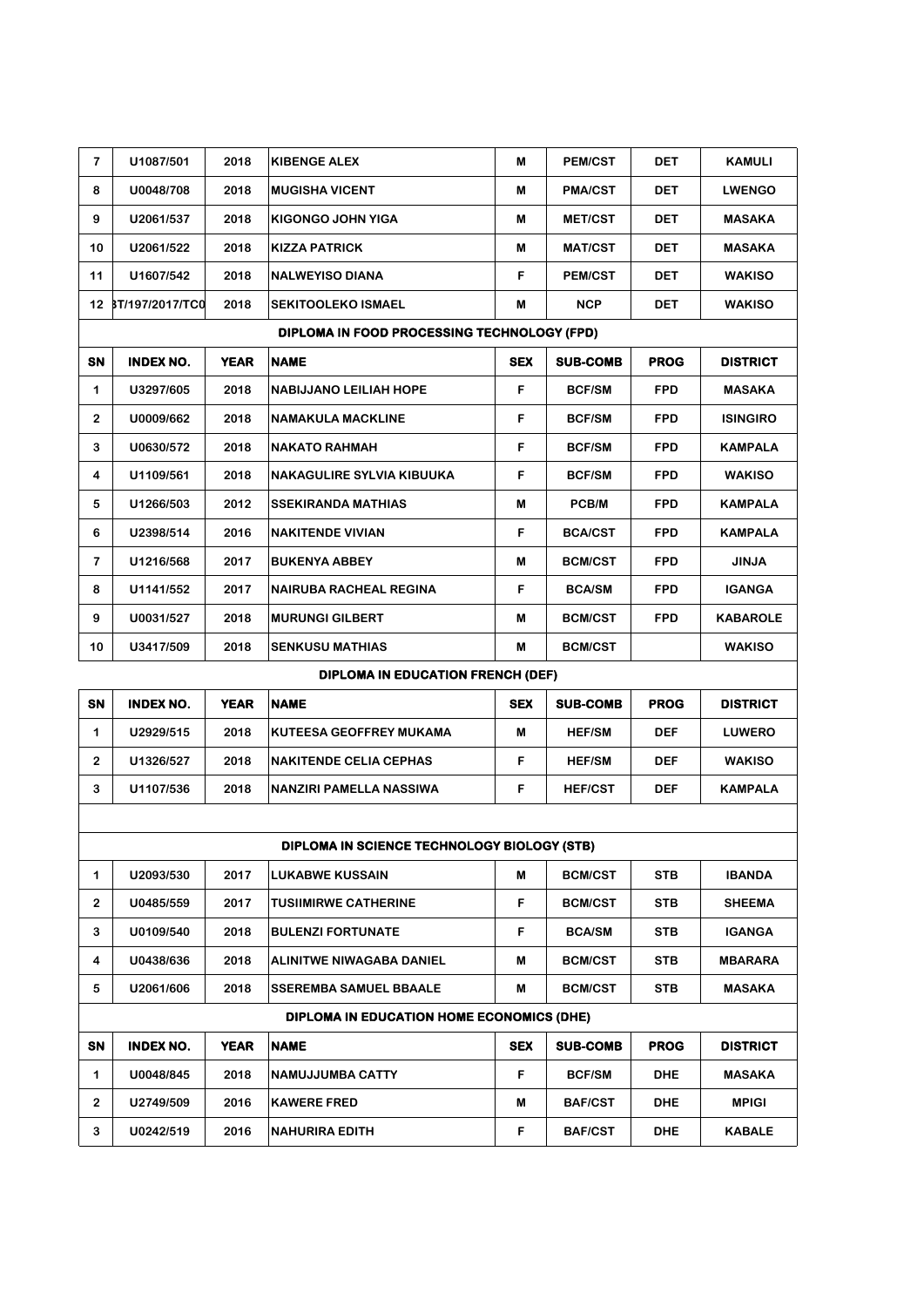| 4                       | U0742/621        | 2018        | <b>BANGI JACENT</b>                                 | M          | <b>BCF/SM</b>   | <b>DHE</b>  | <b>KAMPALA</b>  |
|-------------------------|------------------|-------------|-----------------------------------------------------|------------|-----------------|-------------|-----------------|
| 5                       | U0048/926        | 2018        | <b>SSEBBOWA JOHNAM</b>                              | M          | <b>BAF/SM</b>   | <b>DHE</b>  | <b>MASAKA</b>   |
| 6                       | U0048/806        | 2018        | <b>NAKYEJWE JUSTINE</b>                             | F          | <b>BCF/SM</b>   | <b>DHE</b>  | <b>KYOTERA</b>  |
| 7                       | U0048/687        | 2018        | <b>MBABAALI JOHN</b>                                | M          | <b>BCF/SM</b>   | <b>DHE</b>  | <b>WAKISO</b>   |
| 8                       | U3043/502        | 2018        | <b>AMAYO WINNIE</b>                                 | F          | <b>BCF/SM</b>   | <b>DHE</b>  | <b>WAKISO</b>   |
| 9                       | U0048/545        | 2018        | <b>BEIJE KEVIN</b>                                  | M          | <b>BAF/SM</b>   | <b>DHE</b>  | <b>BUSHENYI</b> |
| 10                      | U0048/994        | 2018        | YIGA JACKIRA TONNY                                  | M          | <b>BAF/SM</b>   | <b>DHE</b>  | <b>MASAKA</b>   |
| 11                      | U0630/617        | 2018        | <b>KAATE MUSIIRA</b>                                | F          | <b>BCF/CST</b>  | <b>DHE</b>  | <b>WAKISO</b>   |
|                         |                  |             | DIPLOMA IN REFRIGERATION AND AIR CONDITIONING (DRA) |            |                 |             |                 |
| SN                      | <b>INDEX NO.</b> | <b>YEAR</b> | <b>NAME</b>                                         | <b>SEX</b> | <b>SUB-COMB</b> | <b>PROG</b> | <b>DISTRICT</b> |
| 1                       | U0645/606        | 2018        | <b>SSEMPIJJA EMMANUEL STAURT</b>                    | M          | <b>PCM/CST</b>  | <b>DRA</b>  | <b>MUKONO</b>   |
| 2                       | U0069/527        | 2018        | <b>NABIKOLO JOSELINE</b>                            | F          | <b>PCM/CST</b>  | <b>DRA</b>  | <b>WAKISO</b>   |
| 3                       | U0645/629        | 2018        | <b>SSENYONGA MUHAMMED</b>                           | M          | <b>PEM/CST</b>  | <b>DRA</b>  | <b>MUKONO</b>   |
| 4                       | U0041/688        | 2018        | <b>MWEBAZA TITUS</b>                                | M          | <b>PMTD/CST</b> | <b>DRA</b>  | <b>WAKISO</b>   |
| 5                       | U1756/639        | 2018        | <b>NTANZI ELLY</b>                                  | M          | PCM/CST         | <b>DRA</b>  | <b>BUIKWE</b>   |
| 6                       | UT021/0535       | 2011        | <b>WERAGA ALOYSIUS BBALE</b>                        | M          | <b>PEM/CST</b>  | <b>DRA</b>  | <b>WAKISO</b>   |
| 7                       | U0023/754        | 2017        | <b>LUBWAMA JUNIOR HAKIM</b>                         | M          | <b>PEM/CST</b>  | <b>DRA</b>  | <b>KAMPALA</b>  |
| 8                       | U0053/743        | 2018        | <b>KAGGO JEROME GITTA</b>                           | M          | <b>PMTD</b>     | <b>DRA</b>  | <b>KAMPALA</b>  |
| 9                       | U1929/506        | 2016        | <b>KAMUREBE FRED</b>                                | M          | <b>PEM/CST</b>  | <b>DRA</b>  | <b>NTUNGAMO</b> |
| 10                      | U0737/655        | 2016        | <b>KALONDO DISAN</b>                                | M          | <b>PEM/CST</b>  | <b>DRA</b>  | <b>MPIGI</b>    |
| 11                      | U0245/547        | 2018        | <b>GUDDIRA KITYO BENJAMIN</b>                       | M          | <b>PEM/CST</b>  | <b>DRA</b>  | <b>WAKISO</b>   |
|                         |                  |             | <b>DIPLOMA IN EDUCATION MUSIC (MUS)</b>             |            |                 |             |                 |
| SN                      | <b>INDEX NO.</b> | <b>YEAR</b> | <b>NAME</b>                                         | <b>SEX</b> | <b>SUB-COMB</b> | <b>PROG</b> | <b>DISTRICT</b> |
| 1                       | U2320/518        | 2018        | AFAYO JOY JOVIA                                     | F          | <b>DEL/SM</b>   | <b>MUS</b>  | <b>WAKISO</b>   |
| 2                       | U0178/583        | 2018        | SSEKYENZI IVAN KASANA                               | M          | <b>DEA/SM</b>   | MUS         | KAMPALA         |
| 3                       | U2050/527        | 2014        | <b>LUTAAYA MICHEAL</b>                              | M          | <b>GEL/SM</b>   | <b>MUS</b>  | <b>MITYANA</b>  |
| 4                       | U0550/506        | 2018        | <b>NAKASINDE ALEXENDES</b>                          | М          | <b>DEL/SM</b>   | MUS         | <b>WAKISO</b>   |
| 5                       | U3319/516        | 2018        | <b>MUGANWA NORAH</b>                                | F          | <b>GEL/CST</b>  | MUS         | <b>WAKISO</b>   |
| 6                       | U3319/501        | 2018        | <b>BALONDE TEOPISTA</b>                             | F.         | <b>GEL/CST</b>  | MUS         | <b>KAMPALA</b>  |
| $\overline{\mathbf{r}}$ | U0630/646        | 2016        | <b>NAKIMULI SHAMULAH</b>                            | F          | <b>HIL/CST</b>  | MUS         | <b>KAMPALA</b>  |
| 8                       | U3045/520        | 2017        | <b>NAKIDDE IMMERIDAH</b>                            | F          | <b>DEL/CST</b>  | <b>MUS</b>  | <b>KAMPALA</b>  |
| 9                       | U0723/501        | 2015        | <b>MUKAMUSONI GETRUDE</b>                           | F          | <b>HEL/SM</b>   | <b>MUS</b>  | <b>MITYANA</b>  |
| 10                      | U2927/517        | 2015        | <b>KAYIWA ISAAC</b>                                 | M          | <b>HEL/SM</b>   | <b>MUS</b>  | <b>KAMPALA</b>  |
| 11                      | U1086/504        | 2018        | <b>LUNKUSE SHAMIM</b>                               | F          | <b>GAL/CST</b>  | MUS         | <b>WAKISO</b>   |
| 12                      | U2173/505        | 2017        | <b>NAIZWE FREDRICK</b>                              | M          | <b>DEL/SM</b>   | MUS         | <b>IGANGA</b>   |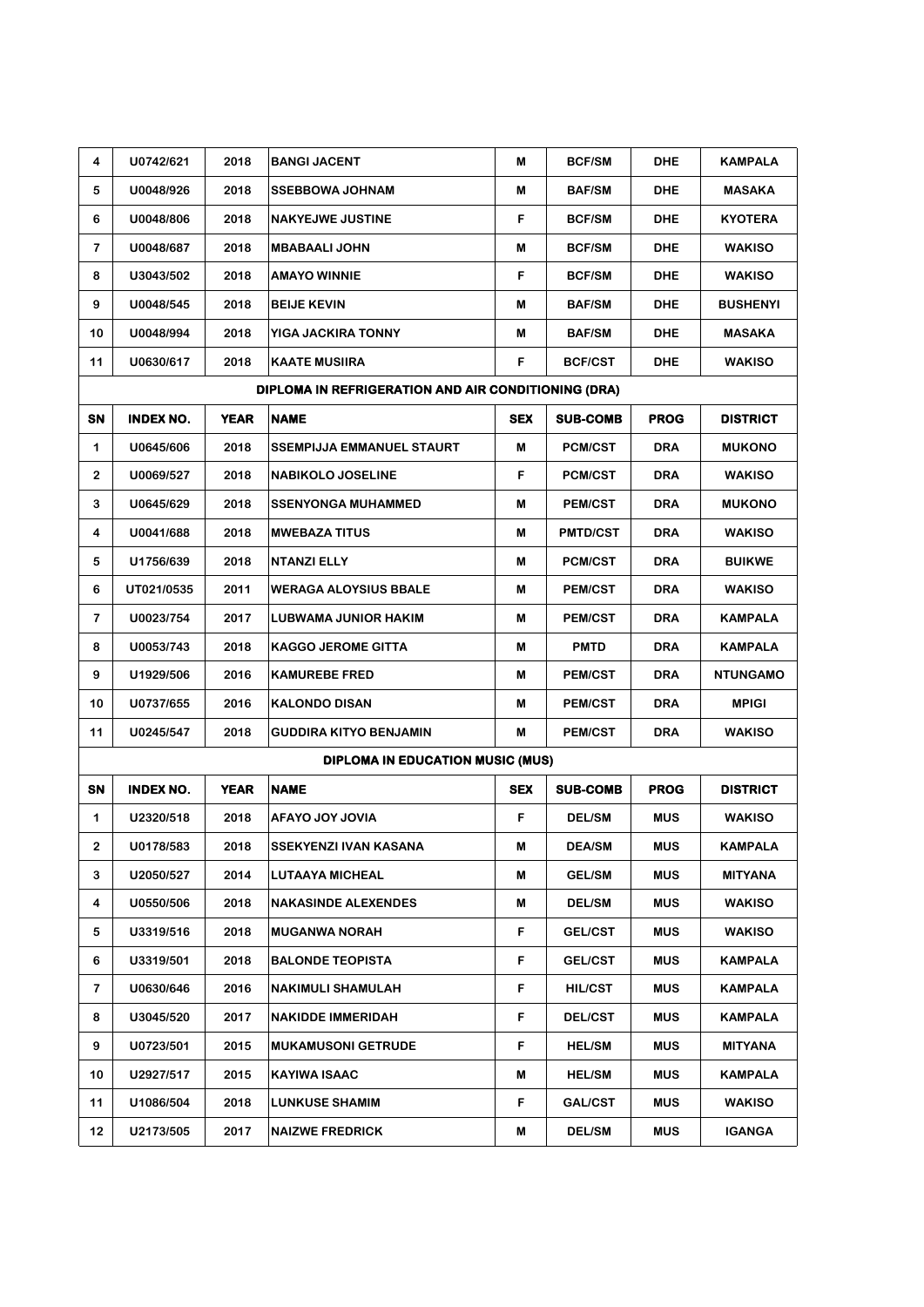| 13           | U2173/504        | 2018        | <b>BYAMAGELO MUTWALUBI</b>                        | M          | <b>HDL/CST</b>  | <b>MUS</b>  | <b>IGANGA</b>   |
|--------------|------------------|-------------|---------------------------------------------------|------------|-----------------|-------------|-----------------|
| 14           | U2173/502        | 2018        | <b>DYOGO SALEH</b>                                | М          | <b>HGL/CST</b>  | <b>MUS</b>  | <b>IGANGA</b>   |
| 15           | U0507/506        | 2012        | <b>SSEMANDA ERIASI</b>                            | M          | <b>HDL/A</b>    | <b>MUS</b>  | <b>MITYANA</b>  |
| 16           | U1485/515        | 2018        | <b>LUYOMBO HENRY</b>                              | M          | <b>HEL/SM</b>   | <b>MUS</b>  | <b>MITYANA</b>  |
| 17           | U2373/544        | 2018        | <b>NAKITYO JOSEPHINE</b>                          | F          | <b>GEL/CST</b>  | <b>MUS</b>  | <b>KAMPALA</b>  |
| 18           | U2373/540        | 2018        | <b>NAKATO DOROTHY</b>                             | F          | <b>GEL/CST</b>  | <b>MUS</b>  | <b>KAMPALA</b>  |
| 19           | U1452/510        | 2018        | <b>BIRUNGI SARAH</b>                              | F          | <b>LEA/CST</b>  | <b>MUS</b>  | <b>KAMPALA</b>  |
| 20           | U0593/511        | 2018        | <b>NABUMA ROSEMARY</b>                            | F          | <b>HDL/CST</b>  | <b>MUS</b>  | <b>MASAKA</b>   |
| 21           | U2039/590        | 2018        | <b>NANYONDO MARIAM</b>                            | F          | <b>HEL/SM</b>   | <b>MUS</b>  | <b>MITYANA</b>  |
| 22           | U0507/508        | 2018        | <b>NANSEREKO JANE</b>                             | F          | <b>DLD/CST</b>  | <b>MUS</b>  | <b>WAKISO</b>   |
| 23           | U0963/513        | 2018        | <b>NANVUMA FIRIDA</b>                             | F          | <b>HELICST</b>  | <b>MUS</b>  | <b>MUKONO</b>   |
| 24           | U0850/537        | 2018        | <b>BATAZE DEO</b>                                 | M          | <b>HLG/CST</b>  | <b>MUS</b>  | <b>BUIKWE</b>   |
| 25           | U0181/506        | 2018        | <b>KAKUUMA JULIUS</b>                             | M          | <b>DEM/SM</b>   | <b>MUS</b>  | <b>WAKISO</b>   |
| 26           | U0181/569        | 2018        | <b>KABANYORO CHRISTINE</b>                        | F          | <b>LAM/CST</b>  | <b>MUS</b>  | <b>WAKISO</b>   |
| 27           | U1487/519        | 2018        | <b>NAKAZIBWE TEOPISTA</b>                         | F          | <b>DEL/CST</b>  | <b>MUS</b>  | <b>MITYANA</b>  |
| 28           | U2124/514        | 2018        | <b>NANTAAYI ANNET</b>                             | F          | <b>DEL/CST</b>  | <b>MUS</b>  | <b>MITYANA</b>  |
| 29           | U0507/506        | 2018        | <b>WANNYANA PHEIBE</b>                            | F          | <b>DLG/CST</b>  | <b>MUS</b>  | <b>MITYANA</b>  |
|              | U0813/518        | 2018        | OKELLO JOSEPH                                     | M          | <b>DHL/CST</b>  | <b>MUS</b>  | <b>MBALE</b>    |
| 30           |                  |             |                                                   |            |                 |             |                 |
|              |                  |             | DIPLOMA IN HOTEL AND INSTITUTIONAL CATERING (DHC) |            |                 |             |                 |
| SN           | <b>INDEX NO.</b> | <b>YEAR</b> | <b>NAME</b>                                       | <b>SEX</b> | <b>SUB-COMB</b> | <b>PROG</b> | <b>DISTRICT</b> |
| 1            | U1885/501        | 2018        | <b>NALUNGA NULU</b>                               | F          | <b>HED/CST</b>  | <b>DHC</b>  | <b>BUTALEJA</b> |
| $\mathbf{2}$ | U1236/519        | 2018        | <b>NAKYEYUNE SHAMIM</b>                           | F          | <b>HIL/CST</b>  | <b>DHC</b>  | <b>WAKISO</b>   |
| 3            | U1716/558        | 2018        | <b>MAWANDA IVAN</b>                               | M          | <b>HIL/CST</b>  | <b>DHC</b>  | <b>KAMPALA</b>  |
| 4            | U2398/534        | 2015        | <b>NKALUBO ISUFU</b>                              | M          | <b>HAD/SM</b>   | <b>DHC</b>  | <b>KIBOGA</b>   |
| 5.           | U2035/501        | 2018        | NAMUKWAYA CONSOLATE                               |            | <b>HED/SM</b>   | <b>DHC</b>  | <b>WAKISO</b>   |
| 6            | U1288/562        | 2018        | <b>MASUMBUKO HASSAN</b>                           | M          | <b>HIL/CST</b>  | <b>DHC</b>  | <b>WAKISO</b>   |
| $\mathbf{7}$ | U2728/559        | 2018        | <b>NANFUKA FLAVIA</b>                             | F          | <b>DELU/CST</b> | <b>DHC</b>  | <b>WAKISO</b>   |
| 8            | U1898/521        | 2018        | <b>NAKAZZI AGNES</b>                              | F          | <b>HED/SM</b>   | <b>DHC</b>  | <b>WAKISO</b>   |
| 9            | U1732/533        | 2018        | <b>ASIIMWE CATHERINE</b>                          | F          | <b>DAG/CST</b>  | <b>DHC</b>  | <b>RUBIRIZI</b> |
| 10           | U0363/517        | 2017        | <b>NAKANWAGI JUDITH</b>                           | F          | <b>HEA/SM</b>   | <b>DHC</b>  | <b>KAMWENGE</b> |
| 11           | U3381/521        | 2018        | <b>NYAKAISHAKI ADEERA</b>                         | F          | <b>DEG/CST</b>  | <b>DHC</b>  | <b>KABALE</b>   |
| 12           | <b>CPE</b>       | 2009        | <b>NAMAYANJA ERUSA RUTH</b>                       | F          | <b>UPGRADER</b> | <b>DHC</b>  | <b>KAMPALA</b>  |
| 13           | U1898/564        | 2014        | <b>NAMAKAMBO SUSAN</b>                            | F          | <b>HED/CST</b>  | <b>DHC</b>  | <b>BUDUDA</b>   |
| 14           | U0515/540        | 2018        | <b>LULE ALLAN</b>                                 | M          | <b>HEL/SM</b>   | <b>DHC</b>  | <b>KAMPALA</b>  |